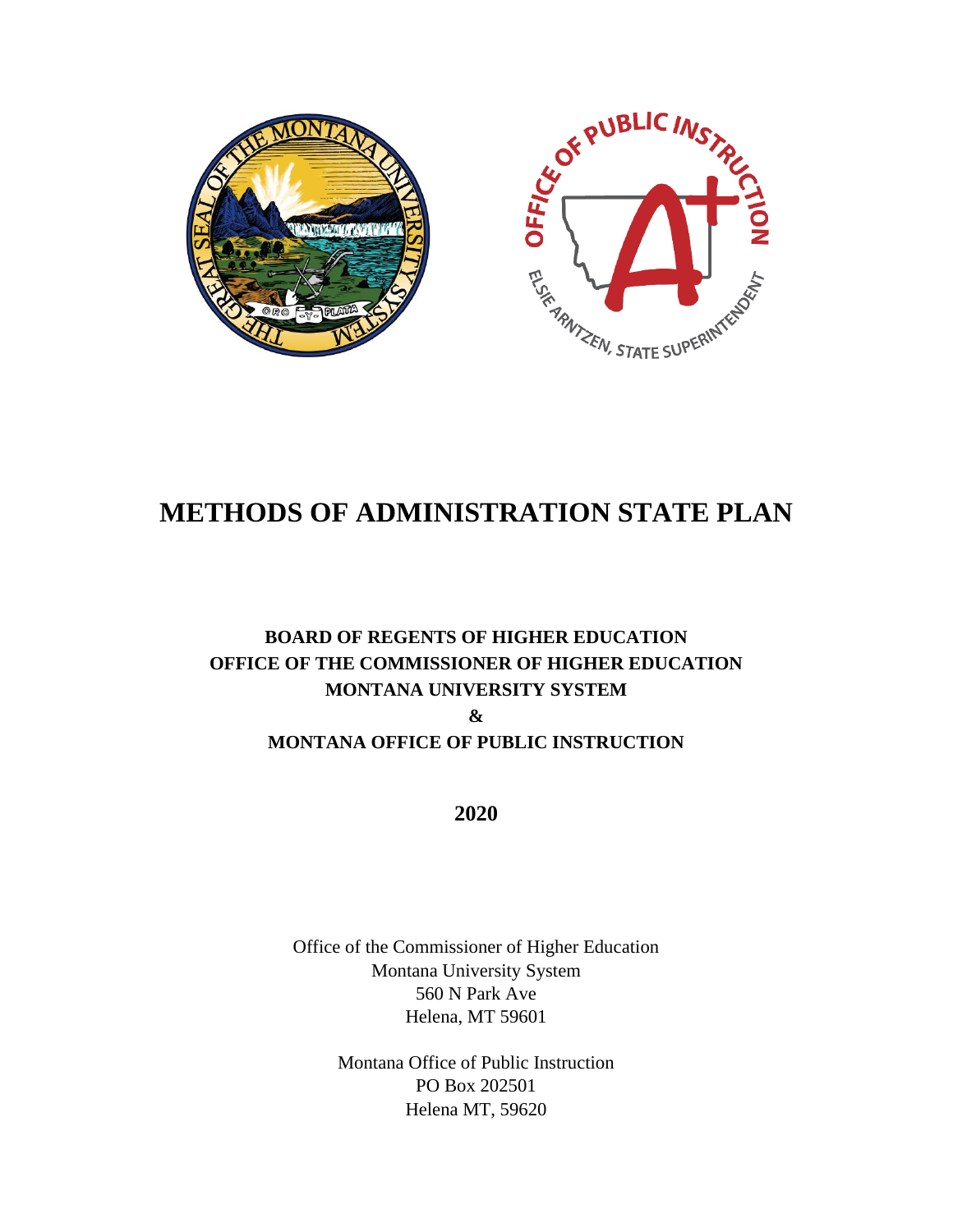# **TABLE OF CONTENTS**

| Preface. 122 |           |                                                                        |  |
|--------------|-----------|------------------------------------------------------------------------|--|
|              |           |                                                                        |  |
|              |           |                                                                        |  |
| I.           |           |                                                                        |  |
|              | А.        |                                                                        |  |
|              |           | 1.                                                                     |  |
|              |           | 2.                                                                     |  |
|              |           | 3.                                                                     |  |
| П.           |           |                                                                        |  |
|              | A.        |                                                                        |  |
|              | <b>B.</b> | Organizations & Personnel responsible for the MOA Compliance Program 5 |  |
|              |           | 1.                                                                     |  |
|              |           | 2.                                                                     |  |
|              |           | 3.                                                                     |  |
|              | C.        |                                                                        |  |
|              |           | 1.                                                                     |  |
|              |           | 2.                                                                     |  |
|              |           | 3.                                                                     |  |
|              |           | 4.                                                                     |  |
|              |           | 5.                                                                     |  |
|              |           | 6.                                                                     |  |
|              |           | 7.<br>8.                                                               |  |
|              |           | 9.                                                                     |  |
|              |           | 10.                                                                    |  |
|              | D.        |                                                                        |  |
|              |           | 1.                                                                     |  |
|              |           | 2.                                                                     |  |
|              |           | 3.                                                                     |  |
|              |           | 4.                                                                     |  |
|              |           | 5.                                                                     |  |
|              |           | 6.                                                                     |  |
|              |           | 7.                                                                     |  |
|              |           | 8.                                                                     |  |
| III.         |           |                                                                        |  |
|              | А.        |                                                                        |  |
|              | В.        |                                                                        |  |
|              | C.        |                                                                        |  |
|              | D.        |                                                                        |  |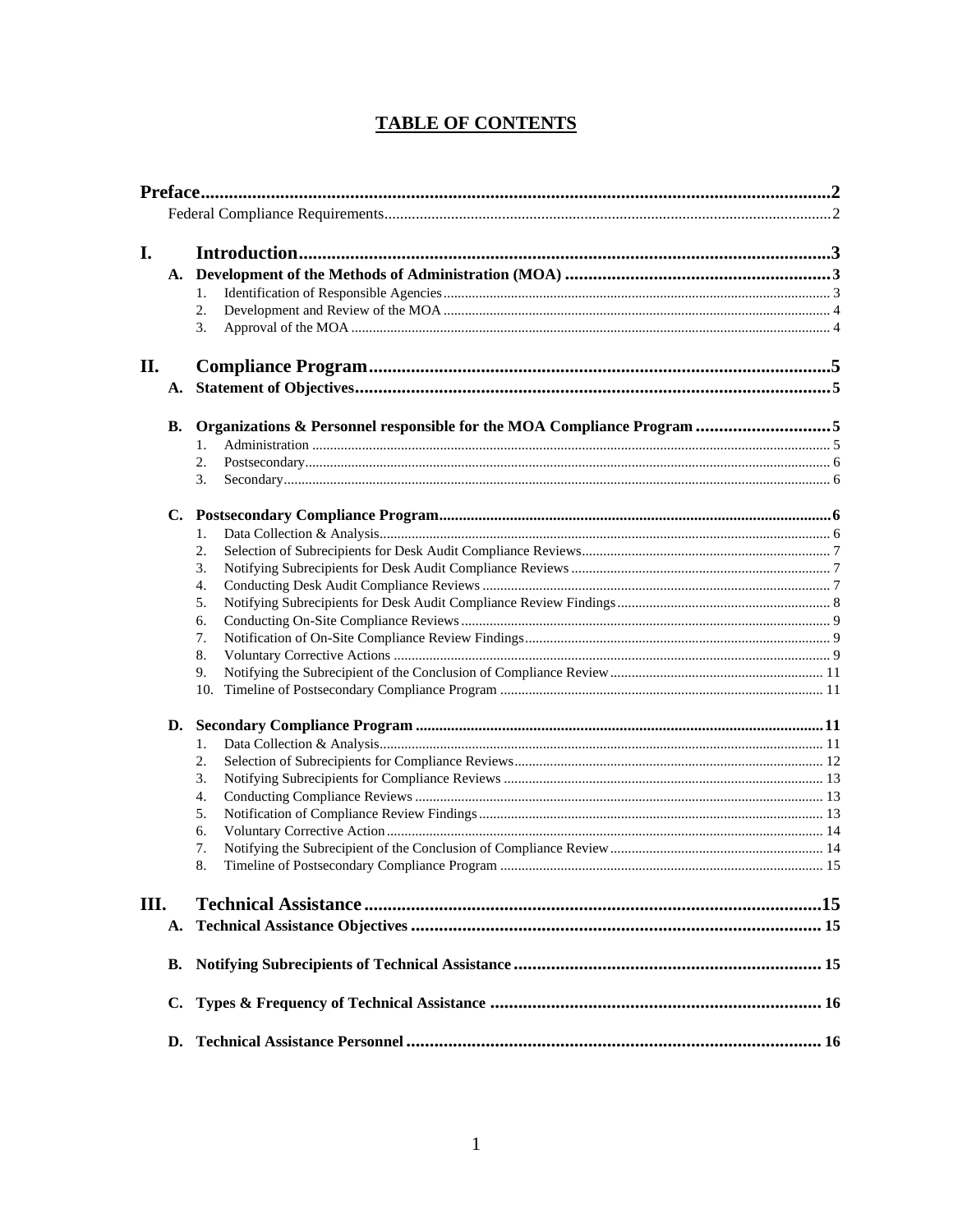# **PREFACE**

The United States Department of Education Office for Civil Rights gives the Montana Board of Regents, as Montana's eligible agency responsible for the administration of federal funds received through the Strengthening Career and Technical Education for the 21st Century Act of 2018 (Perkins V), the responsibility for monitoring civil rights compliance of all recipients and subrecipients of Perkins funds for career & technical education (CTE) programs. The reviews permit the Board, through its central administrative unit, the Office of the Commissioner of Higher Education (OCHE), to identify, prevent, and remedy discrimination on the basis of race, color, national origin, sex, or disability in CTE programs and ensure equal access to CTE opportunities for all Montana students. OCHE, along with it's partner agency The Office of Public Instruction (OPI), provide technical assistance to help institutions achieve voluntary compliance with the federal nondiscrimination regulations.

This revision of the previously revised Methods of Administration for the Implementation of the Civil Rights Guidelines (1988) reflects changes in guidance and an updated Memorandum of Procedures for state agencies responsible for methods of administration civil rights monitoring issued by the United States Department of Education Office for Civil Rights and Office of Career, Technical, and Adult Education via a Program Memorandum on February 6, 2020.

#### MOA State Plan history:

2020: Revised to reflect guidance from the Memorandum dated February 6, 2020 1988: Revised to reflect change in sole agency status to the Montana Board of Regents 1986: Revised 1982: Approved

# **Federal Compliance Requirements:**

- Title VI of the Civil Rights Act of 1964, and its implementing regulation at 34 C.F.R. Part 100 (Title VI), which prohibit discrimination on the basis of race, color, and national origin by recipients of federal financial assistance.
- Title IX of the Education Amendments of 1972, and its implementing regulation at 34 C.F.R. Part 106 (Title IX), which prohibit discrimination on the basis of sex in any educational program or activity receiving federal financial assistance.
- Section 504 of the Rehabilitation Act of 1973, and its implementing regulation of 34 C.F.R. Part 104 (Section 504), which prohibit discrimination on the basis of disability by recipients of federal financial assistance.
- Title II of the Americans with Disabilities Act of 1990, and its implementing regulation at 28 C.F.R. Part 35 (Title II), which prohibit discrimination on the basis of disability by public entities.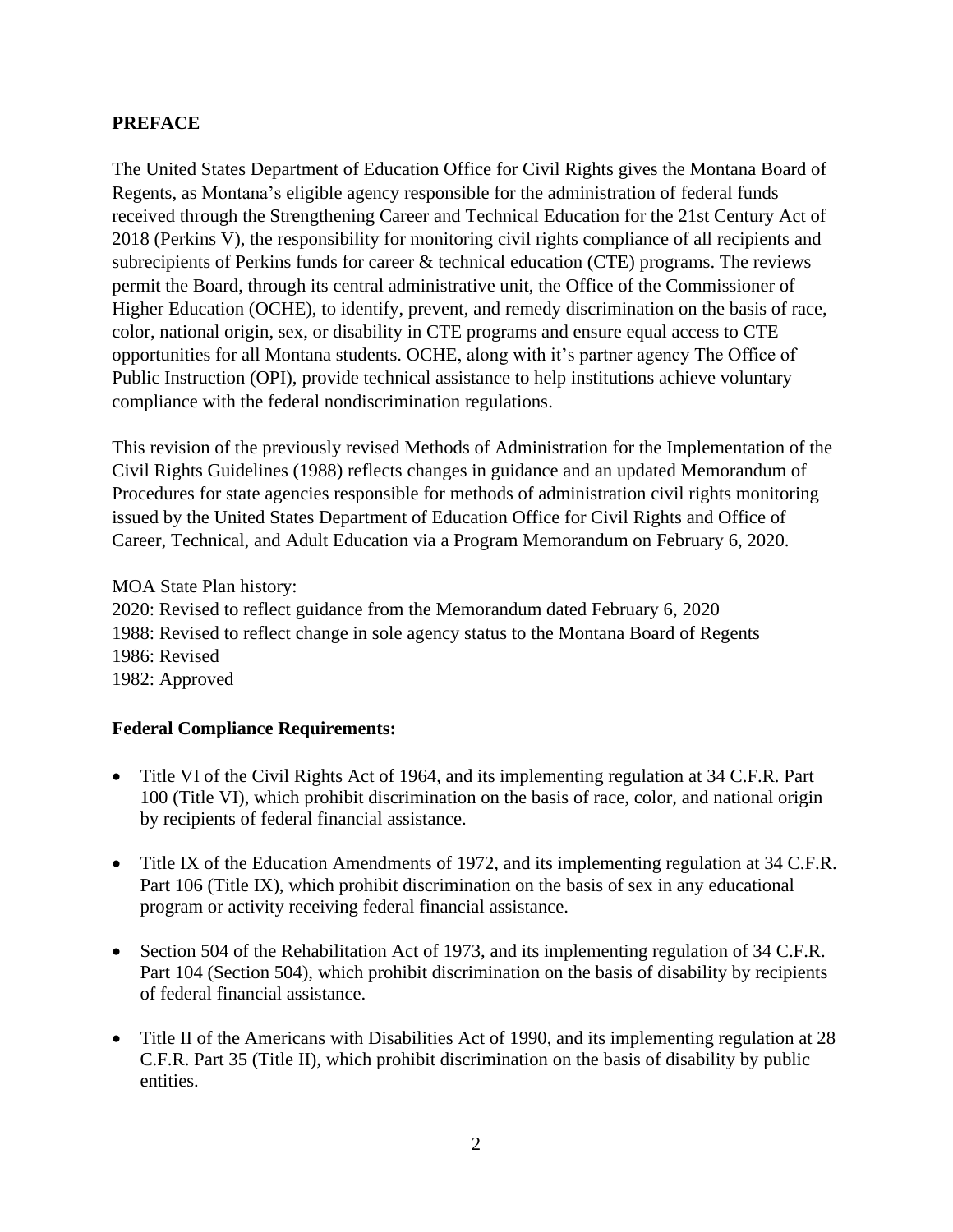• Guidelines for Elimination Discrimination and Denial of Services on the Basis of Race, Color, National Origin, Sex and Handicap in Vocational Education Programs, 34 C.F.R. Part 100, Appendix B (Guidelines).

All schools receiving federal funds are required to comply with federal nondiscrimination laws. The United States Department of Education Office for Civil Rights monitors this compliance requirement.

# **I. INTRODUCTION**

This section describes the process used to develop, review, and approve Montana's Methods of Administration (MOA). The purpose of the MOA is to establish uniform procedures to identify, prevent, and remedy discrimination on the basis of race, color, national origin, sex, or disability in career and technical education (CTE) programs and ensure that all students have equal access to high-quality CTE opportunities. These procedures apply to all subrecipients delivering CTE services.

#### **A. Development of the Methods of Administration (MOA)**

#### **1. Identification of Responsible Agencies**

- i. The Montana Board of Regents (BOR) is Montana's eligible state agency for the Strengthening Career and Technical Education for the 21st Century Act of 2018 (Perkins V). With eligible state agency status goes the responsibility for monitoring civil rights compliance of all recipients of federal funds from the Department of Education in support of CTE. The BOR's central administrative unit is the Office of the Commissioner of Higher Education (OCHE). The OCHE MOA Coordinator and CTE team partnered with OPI for the development of the MOA State Plan.
- ii. In accordance with Montana Code Annotated 20-7-329, The Montana Board of Regents and OCHE contract with the superintendent of public instruction for the administration and supervision of activities allowed by the Strengthening Career and Technical Education for the 21st Century Act of 2018 (Perkins V). The Montana Office of Public Instruction (OPI) has the responsibility to develop the procedures for the administration and monitoring of secondary subrecipients, as described in *Section II-B* of the MOA State Plan and shares responsibility with OCHE for developing other parts of the MOA State Plan that involve secondary subrecipients.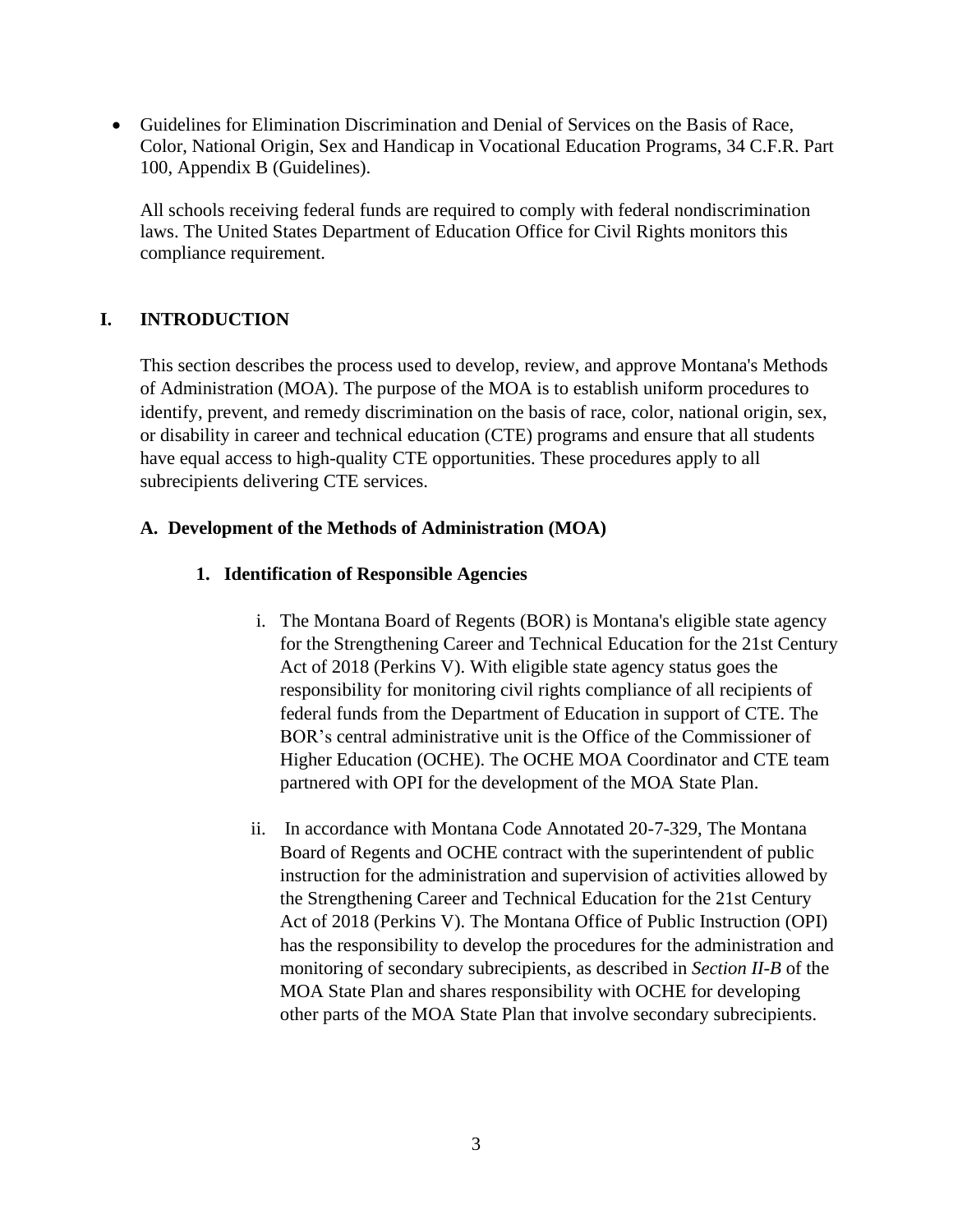#### **2. Development and Review of the MOA**

- i. The OCHE MOA Coordinator and CTE team developed the MOA State Plan in coordination with the OPI.
	- OCHE collaborated with OPI and provided leadership in the development of the MOA State Plan and developed the parts of the MOA State Plan that involve postsecondary subrecipients.
	- The OPI MOA Coordinator and MOA team developed the parts of the MOA State Plan that involve secondary subrecipients.
	- Leadership from both OCHE and the OPI reviewed and provided feedback on the complete MOA State Plan.
- ii. Personnel at OCHE who reviewed and provided feedback on the MOA State Plan include:
	- Deputy Commissioner of Academic, Research & Student Affairs
	- Montana University System Compliance Officer
	- State CTE Director
	- Commissioner of Higher Education
- iii. Personnel at the OPI who reviewed and provided feedback on the MOA State Plan include:
	- Agriculture Education Specialist
	- Business Education Specialist
	- Family & Consumer Sciences Education Specialist
	- Health Science Education Specialist
	- Industrial Technology Education Specialist
	- State Special Education Coordinator
	- Health Enhancement and Safety Division Administrator
	- School Improvement Every Student Succeeds Act Coordinator
	- School Nutrition Assistant Program Director
	- Superintendent of Public Instruction

# **3. Approval of the MOA**

- i. Final review of the MOA and approval of the document for submission included the following:
	- Commissioner of Higher Education
	- State CTE Director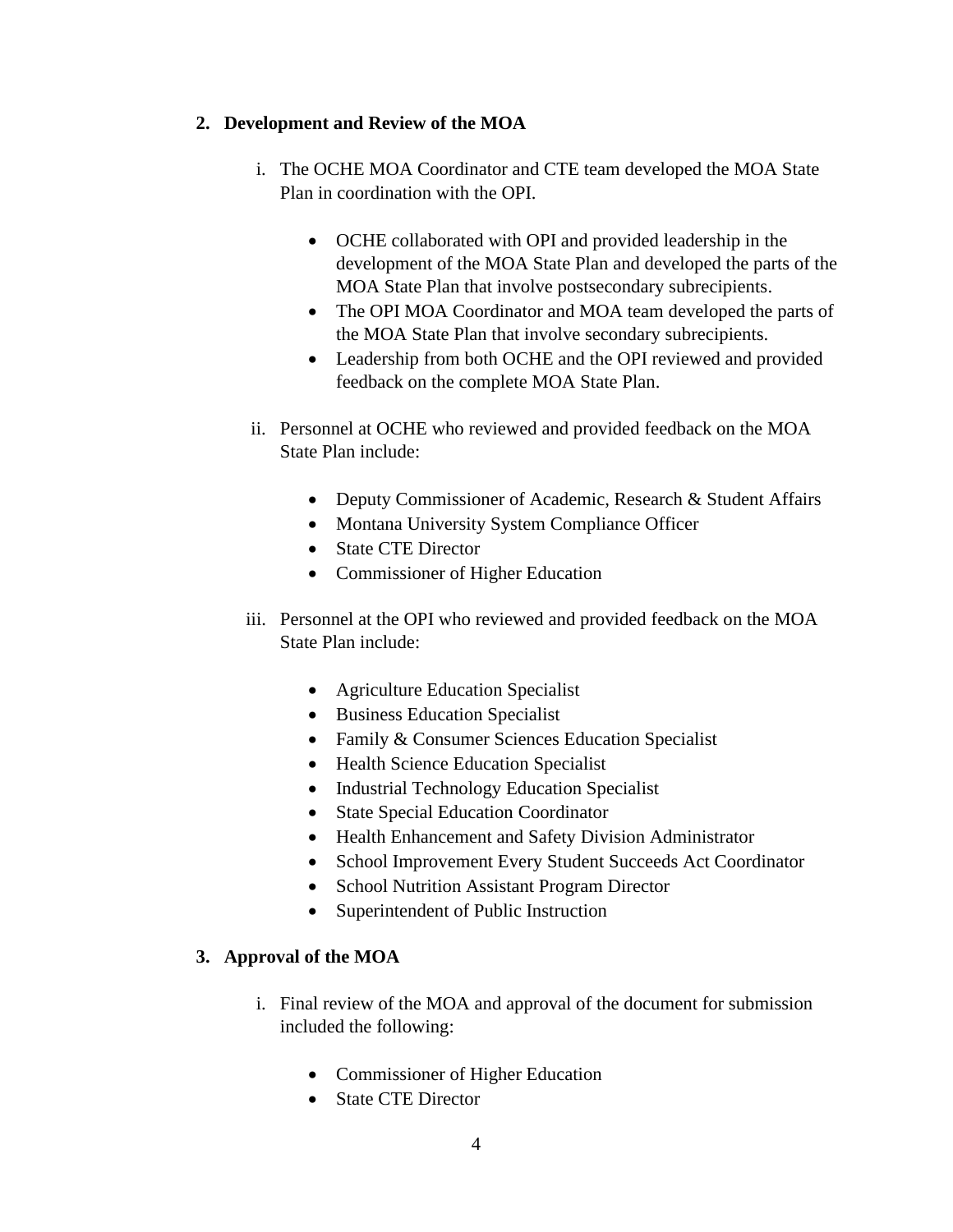- Superintendent of Public Instruction
- CTAE Unit Manager

# **II. COMPLIANCE PROGRAM**

This section describes Montana's MOA Compliance Program to prevent, identify, and remedy discrimination based on race, color, national origin, sex, or disability in CTE programs of subrecipients. The MOA Compliance Program includes procedures for collecting and analyzing civil rights data, conducting periodic compliance reviews, notifying subrecipients of noncompliance, and addressing voluntary corrective actions.

# **A. Statement of Objectives**

The objectives of the MOA Compliance Program are:

- To collect and analyze data for CTE programs and services of all secondary and postsecondary subrecipients to identify those subrecipients that may need assistance in achieving equal access to CTE opportunities in Montana.
- To conduct periodic compliance reviews of selected subrecipients offering CTE programs to determine if any unlawful discrimination exists.
- To provide technical assistance to prevent and eliminate discriminatory practices of subrecipients.
- To obtain voluntary compliance, where possible, of any subrecipient found to have its CTE programs and services in noncompliance with civil rights laws.

# **B. Organizations and Personnel Responsible for the MOA Compliance Program**

# **1. Administration**

The MOA Coordinator in the Career & Technical Education team inside the Academic, Research & Student Affairs department at OCHE has the responsibility for monitoring the administration of the MOA Compliance Program for all eligible subrecipients in Montana. Responsibilities include working with personnel at OCHE and the OPI to develop and review policies and procedures and carry out all aspects data collection and analysis, civil rights compliance reviews, technical assistance, and biennial reporting.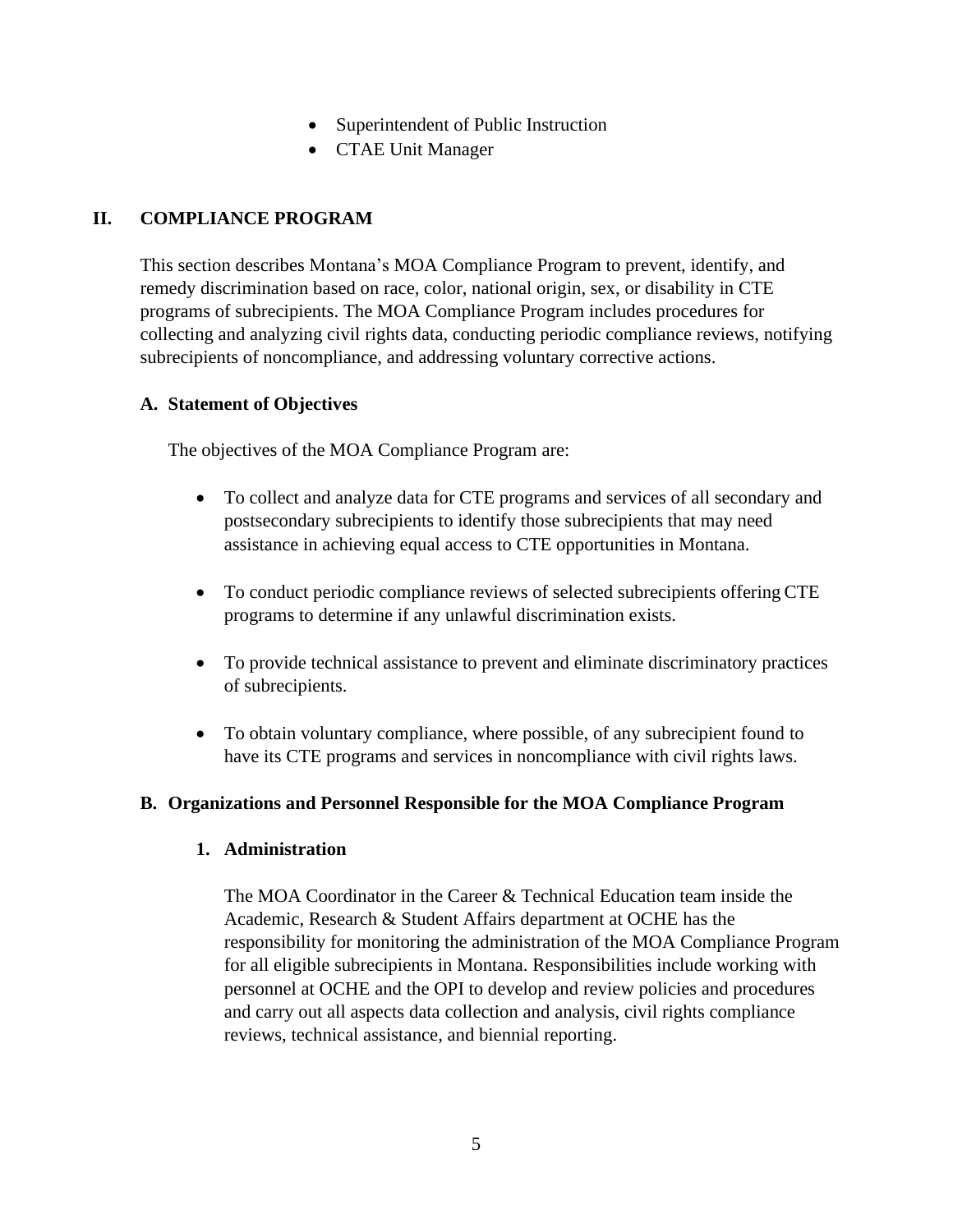#### **2. Postsecondary**

Led by the MOA Coordinator, OCHE has the responsibility to implement the MOA Compliance Program for postsecondary subrecipients, including the collection and analysis of civil-rights data and the implementation and development of civil rights compliance reviews and technical assistance activities and resources.

# **3. Secondary**

The OPI has the responsibility to implement the MOA Compliance Program for secondary subrecipients, including the collection and analysis of civil-rights data and the implementation and development of civil rights compliance reviews and technical assistance activities and resources.

# **C. Postsecondary Compliance Program**

# **1. Data Collection & Analysis**

- i. OCHE will collect civil rights-related data annually from all postsecondary subrecipients.
	- The OCHE MOA Coordinator and CTE team will collect civil rights-related data from postsecondary subrecipients in the Montana University System (MUS) through its central database.
	- The OCHE MOA Coordinator will request delivery of civil rightsrelated data, as part of the data set collected for Perkins V, from postsecondary subrecipients (such as tribal schools) that do not store data in the MUS central database.
- ii. The postsecondary subrecipients' civil rights-related data collected by OCHE will include:
	- Enrollment
	- Sex
	- Race
	- Disability
	- Last compliance review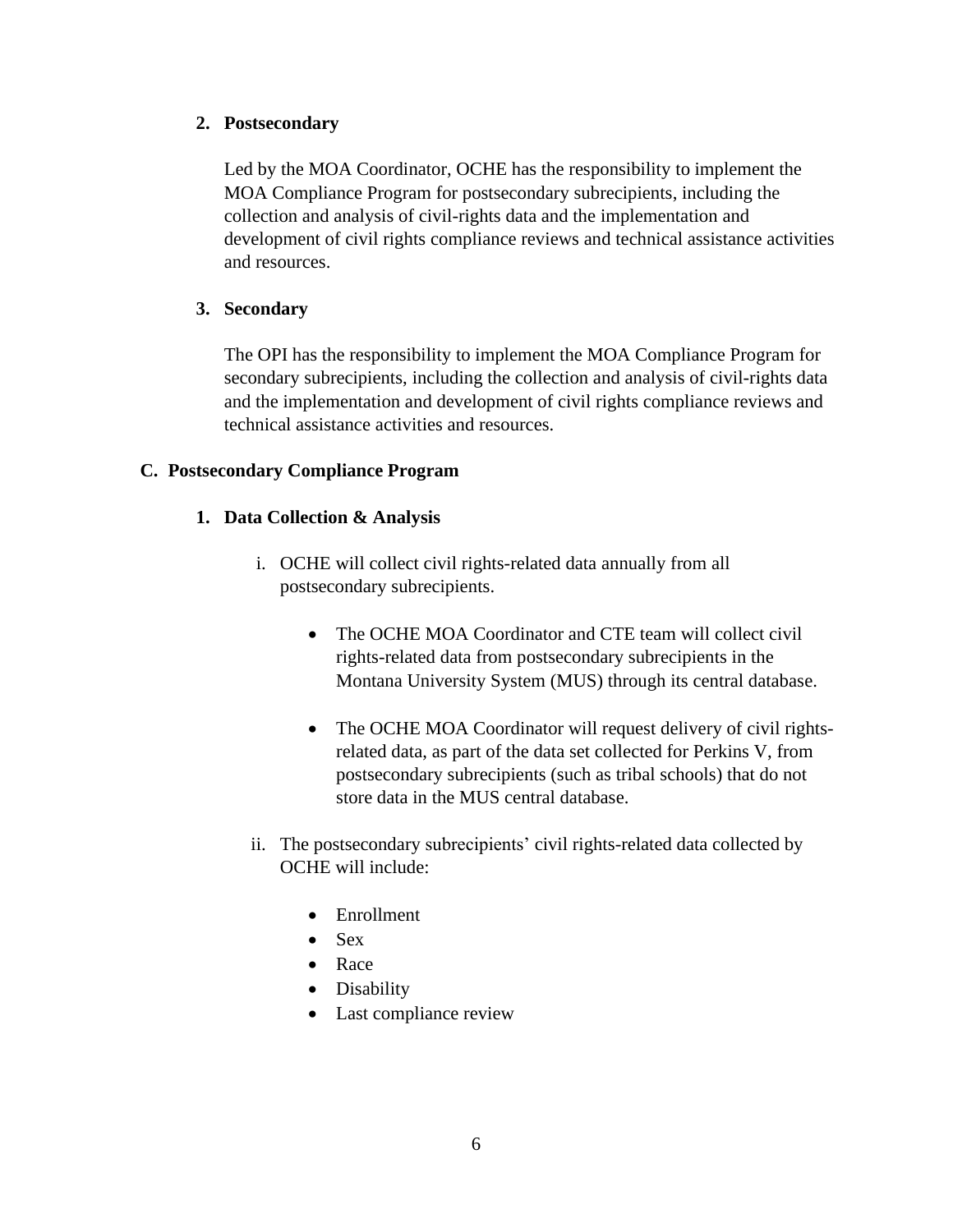#### **2. Selection of Subrecipients for Desk Audit Compliance Reviews**

- i. OCHE will select at least two postsecondary subrecipients each year for remote or desk audit compliance reviews of all issue areas.
- ii. OCHE will use the following selection criteria to develop a ranked list of postsecondary subrecipients to select for desk audit compliance reviews each year:
	- Date of last compliance review
	- Total enrollment
	- Total male enrollment vs. % of males in CTE programs
	- Total female enrollment vs. % of females in CTE programs
	- Total disability enrollment vs. % of disability in CTE programs
	- Total enrollment by race vs. % of race in CTE programs

# **3. Notifying Subrecipients of Desk Audit Compliance Reviews**

- i. OCHE will notify via e-mail all postsecondary subrecipients selected to receive desk audit compliance reviews at least thirty (30) days prior to the date of the review. The notification will include:
	- An explanation of the reason and authority for the desk audit
	- A description of the process of the desk audit
	- A timeframe for the compliance review
	- A request for additional information, if necessary
	- An indication of how the subrecipient will receive results of the desk audit
	- The name(s) of the personnel in charge of the desk audit

# **4. Conducting Desk Audit Compliance Reviews**

- i. Staff from OCHE will review all issue areas of postsecondary subrecipients selected for desk audit compliance reviews.
- ii. The desk audit will include examination of websites, policies, publications, and other civil rights-related pictures and documents covering subrecipients' issue areas.
- iii. For issue areas that require further information, OCHE may conduct interviews of subrecipients' students and staff via remote technology.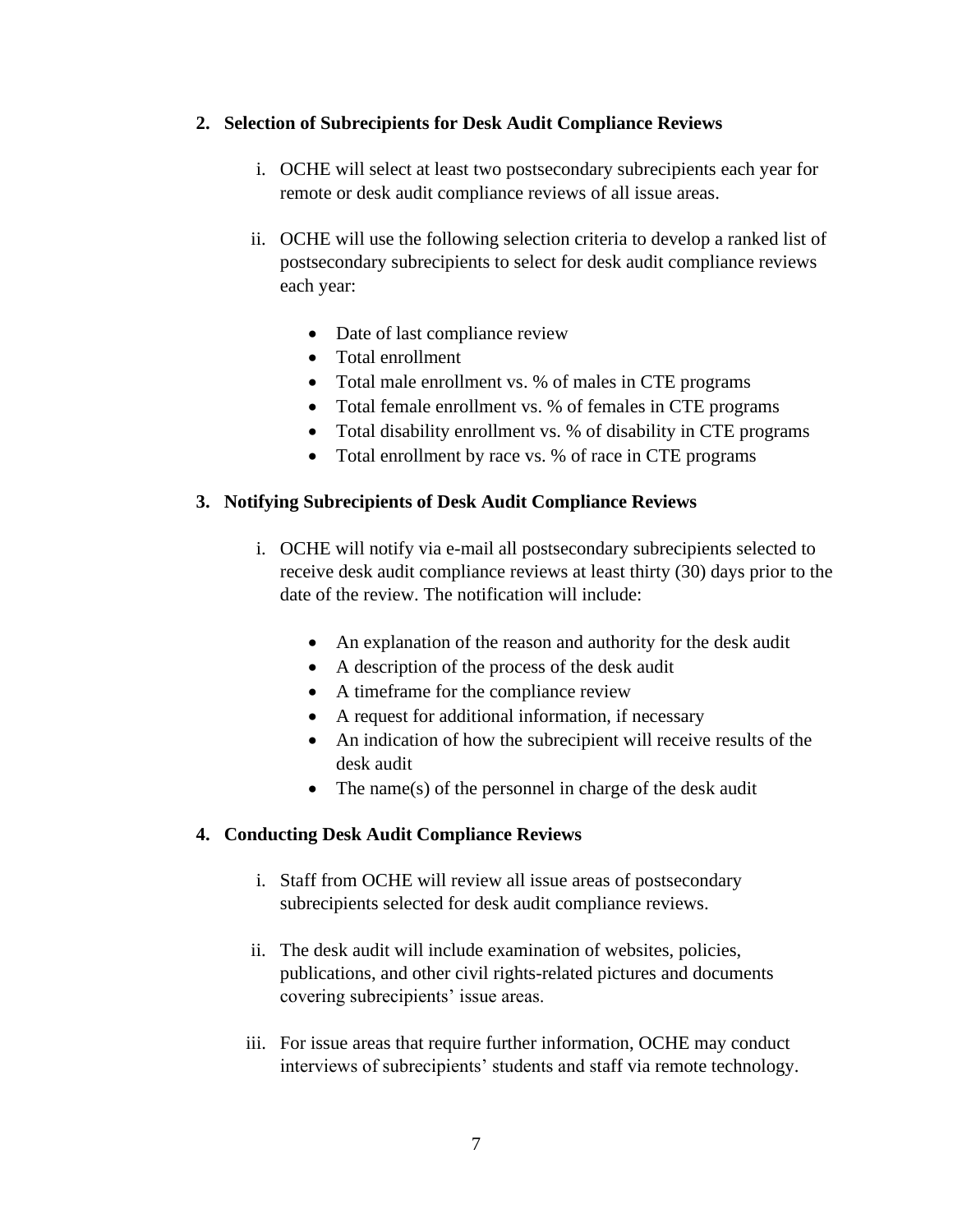iv. Subrecipients will complete a checklist for each desk audit, specifying minimum standards for compliance in each issue area. OCHE will review the checklist and will note any policies, procedures, or activities that do not meet the criteria of compliance on the checklist. This information will be included in the desk audit review findings.

#### **5. Notification of Desk Audit Compliance Review Findings**

Postsecondary subrecipients selected for desk audit compliance reviews will receive via e-mail a Letter of Findings (LOF) within thirty (30) days of completion of the desk audit. The LOF will include the results of the desk audit and notify subrecipients of whether further review is necessary by indicating one of the following:

- i. The desk audit did not find any areas of noncompliance. There will not be an on-site compliance review for the subrecipient, but the subrecipient must continue to comply with all civil rights requirements.
- ii. The desk audit did not find any areas of noncompliance, but OCHE will conduct an on-site compliance review of the subrecipient. Although the desk audit did not reveal any areas of noncompliance, OCHE may choose to do an on-site review for the following reasons:
	- Incomplete, or unable to complete, desk audit
	- New to Perkins V
	- New or altered construction
	- New or altered CTE programs
	- Change in leadership or civil rights personnel
	- Several years since last on-site review
	- Technical assistance opportunities
	- To align with Perkins V monitoring
	- To provide better monitoring and compliance assistance
- iii. The desk audit found minimal areas of possible noncompliance. There will not be an on-site compliance review for the subrecipient, but the subrecipient must take corrective actions through a Voluntary Compliance Plan (VCP), (See *Section II-C-8*).
- iv. The desk audit found possible civil rights violations. OCHE will schedule and conduct an on-site compliance review and issue a new LOF after the completion of the review. Upon completion of the on-site review, the subrecipient may need to take corrective actions through a VCP. (See *Section II-C-8*).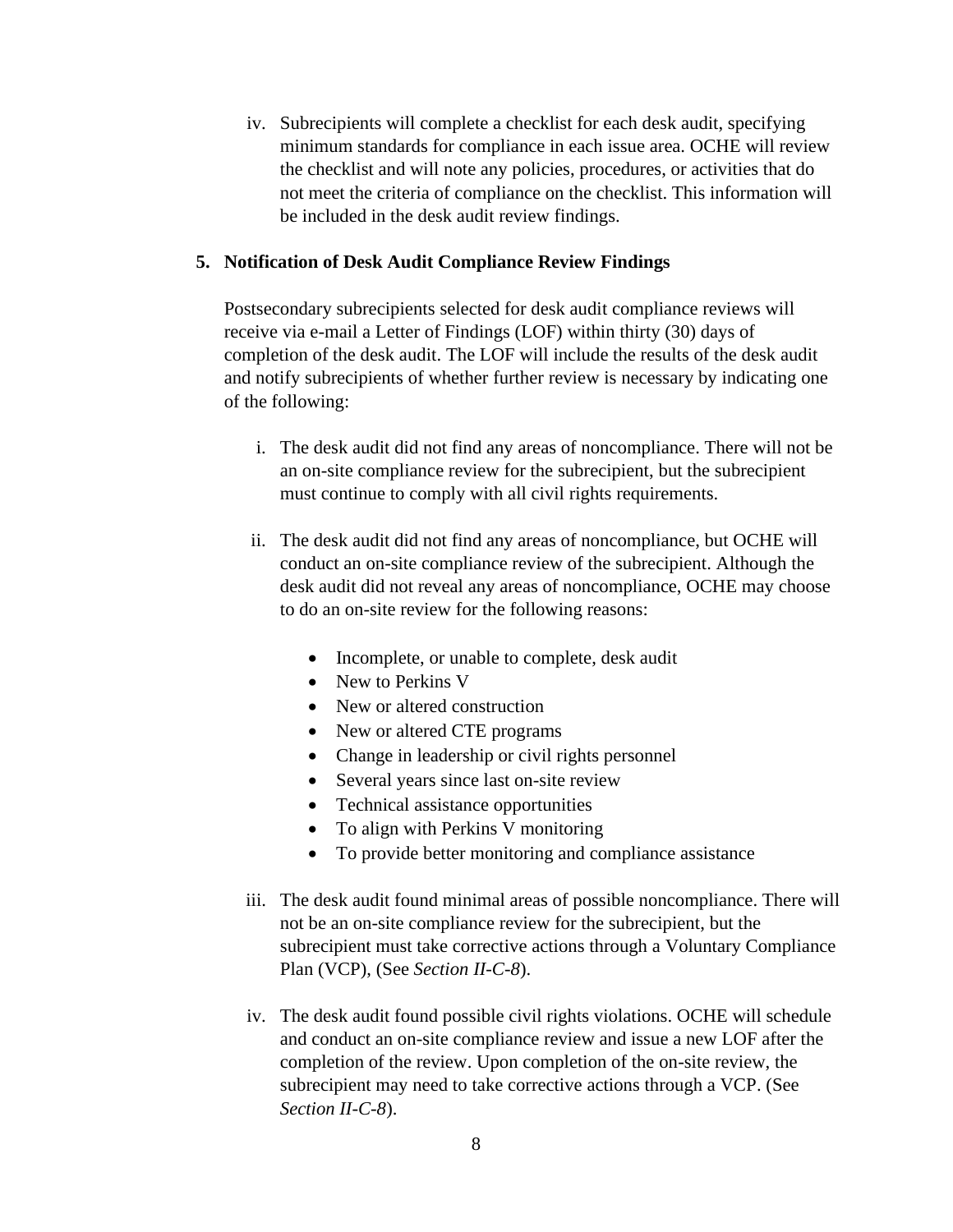#### **6. Conducting On-Site Compliance Reviews**

- i. Staff from OCHE will perform an on-site compliance review of postsecondary subrecipients based on the results of the desk audit compliance review.
- ii. The on-site review will include examination of all issue areas.
- iii. The on-site review will include interviews of subrecipients' students and staff and examination of physical facilities in addition to the materials examined as part of the desk audit.
- iv. The on-site review will focus first on items included in the desk audit to verify the desk audit findings and then focus on other items to include all issue areas.
- v. Subrecipients will complete a checklist for each on-site review, specifying minimum standards for compliance in each issue area. OCHE will review the checklist and will note any policies, procedures, or activities that do not meet the criteria of compliance on the checklist. This information will be included in the on-site review findings.

# **7. Notification of On-Site Compliance Review Findings**

Postsecondary subrecipients selected for on-site compliance reviews will receive via e-mail a LOF within thirty (30) days of completion of the on-site review. The LOF will include the results of the desk audit and on-site review and notify subrecipients of any necessary further action by indicating one of the following:

- i. The review did not find any areas of noncompliance, but the subrecipient must continue to comply with all civil rights requirements.
- ii. The review found civil rights violations. OCHE will schedule and conduct an on-site compliance review and issue a new LOF after the completion of the review. Upon completion of the on-site review, the subrecipient may need to take corrective actions through a VCP. (See *Section II-C-8*).

# **8. Voluntary Corrective Actions**

OCHE requires postsecondary subrecipients found to be in noncompliance to take steps to remedy issues and gain compliance with nondiscrimination laws. As part of the MOA Compliance Program, OCHE will provide technical assistance to subrecipients to facilitate compliance. If civil rights violations are minor,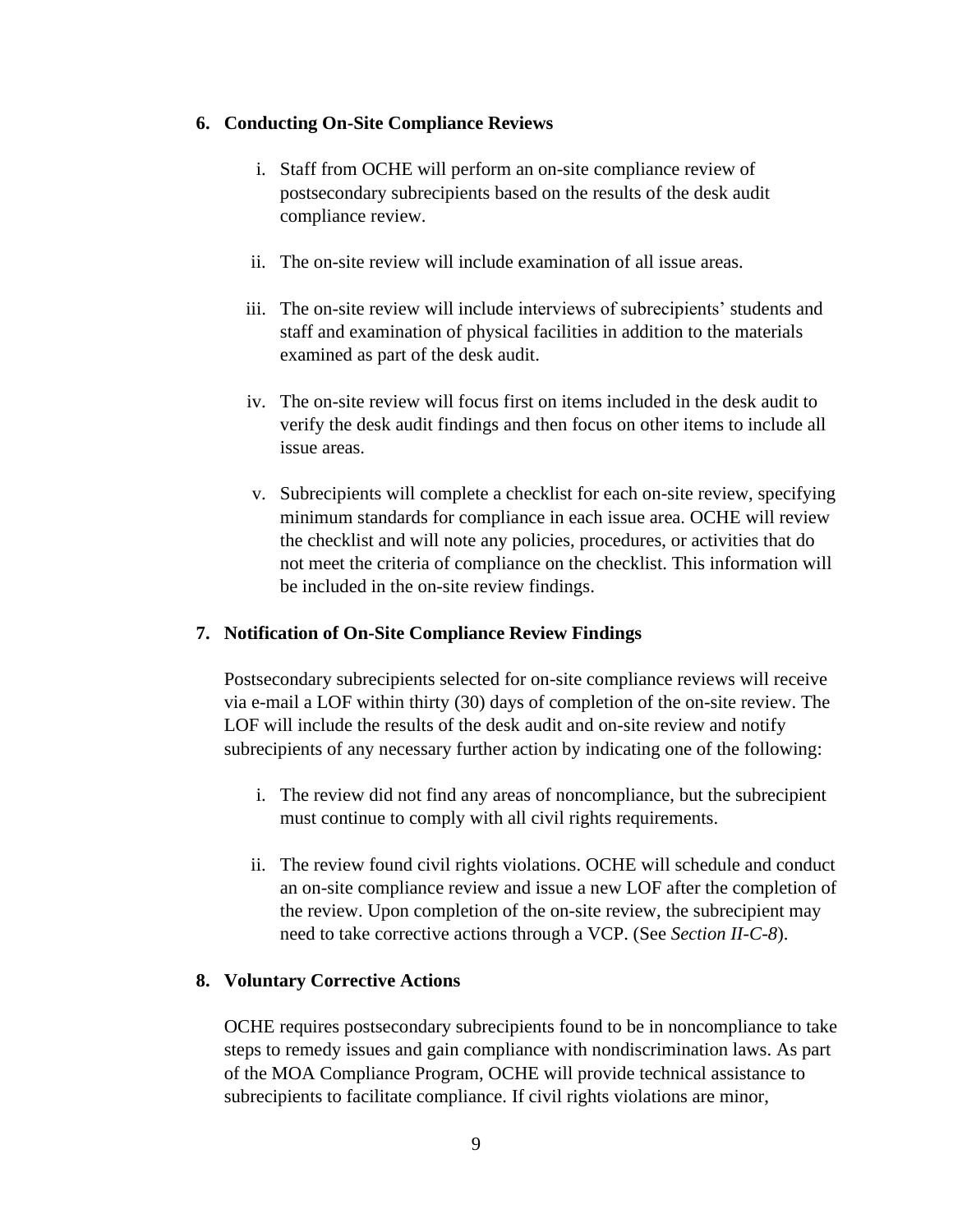subrecipients may describe the corrective action in correspondence and include photographic evidence, as necessary. If civil rights violations are extensive, subrecipients must provide a Voluntary Compliance Plan (VCP).

i. Components of the VCP

VCPs should contain the following components:

- Compliance issue(s)
- Activities or tasks to remedy issue(s)
- Planned initiation date
- Planned completion date
- Person(s) responsible
- Needed resources
- Needed technical assistance
- Date for reporting compliance to OCHE
- ii. Timeframe for the VCP
	- Subrecipients found to be in noncompliance must prepare and submit correspondence or a VCP to OCHE within ninety (90) days of receipt of the LOF from OCHE.
- iii. Monitoring Process

OCHE will monitor VCPs of subrecipients through the following process:

- Review actions identified and described by subrecipients in their VCPs
- Request any appropriate documentation (including photographic evidence) to assist in monitoring the VCP for compliance
- Verify, either remotely or through a follow-up visit, to ensure implementation of corrective actions in subrecipients' VCPs
- Provide correspondence to subrecipients evaluating whether the implementation of the VCP sufficiently remedies finding of noncompliance
- iv. Notification to Office of Civil Rights

OCHE will report to the Office of Civil Rights (OCR) findings for postsecondary subrecipients that fail to take corrective action to remedy issues of noncompliance found during compliance reviews. The reports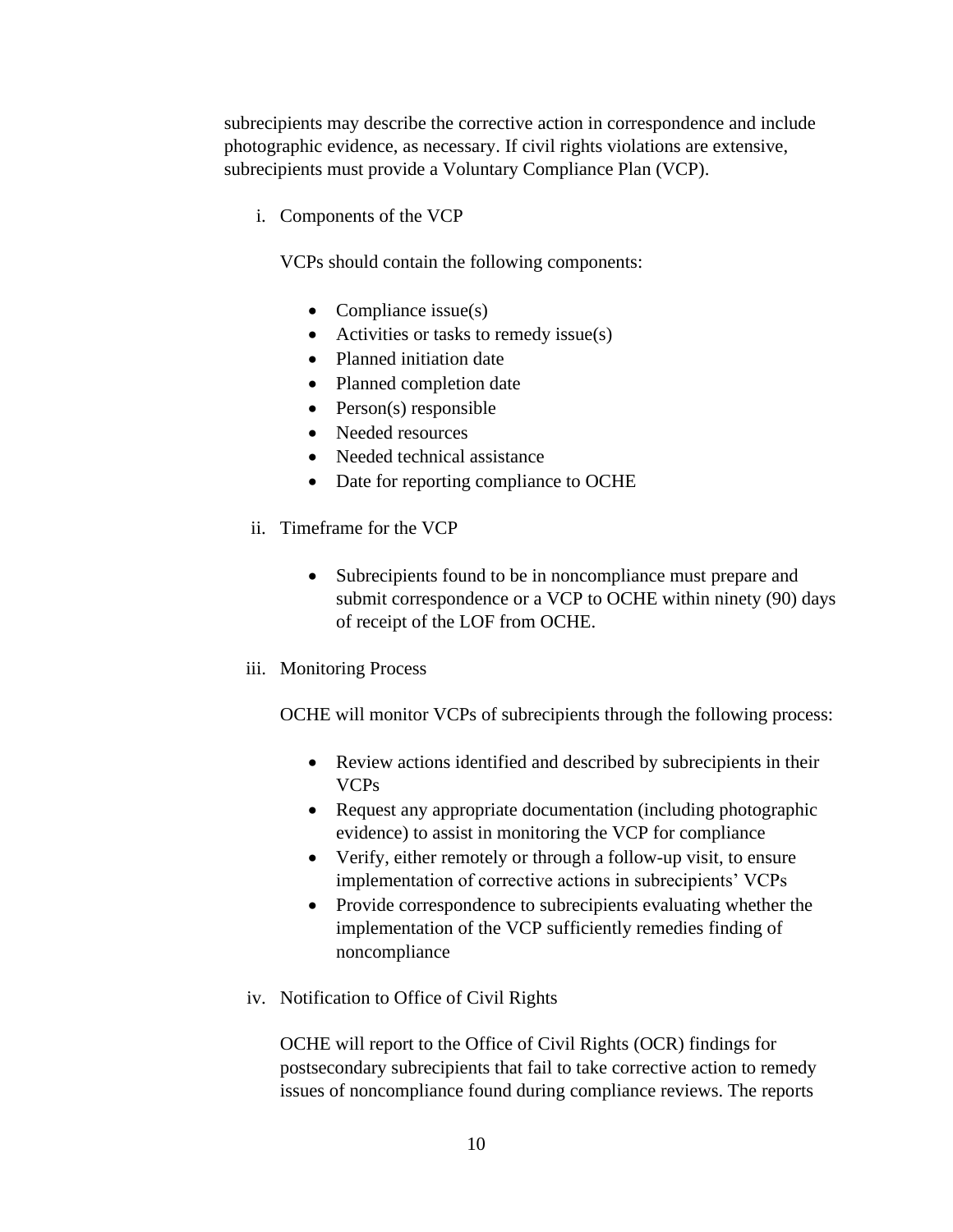will include documentation indicating the extent and efforts made to assist subrecipients to take corrective actions. OCHE will submit the reports to OCR within thirty (30) calendar days after determining that voluntary compliance cannot be achieved.

# **9. Notifying Subrecipients of the Conclusion of Compliance Reviews**

OCHE will notify postsecondary subrecipients of the conclusion of each compliance review within thirty (30) days of the last LOF, last evaluation of VCP, or report of noncompliance to OCR, whichever comes later.

# **10. Timeline of Postsecondary Compliance Program**

The approximate timeline of the Postsecondary Compliance Program will be as follows:

- August September: Data collection and analysis and selection of subrecipients for desk audit compliance reviews
- October: Notification of selection for desk audit
- November January: Desk audit compliance review, including compilation of necessary documentation
- February: Notification of desk audit findings and notification and scheduling of on-site compliance review (if required)
- March April: On-site compliance review (if required)
- May: Formal notice of on-site compliance review findings
- June July: Notification and completion of VCPs

# **D. Secondary Compliance Program**

# **1. Data Collection & Analysis**

The OPI will collect civil rights-related data on a biennial basis from all secondary subrecipients.

- i. The OPI will collect and analyze civil rights-related data through a variety of platforms and mediums. Secondary education subrecipients provide data to The OPI through:
	- Terms of Employment, Accreditation and Master Schedule (TEAMS)
	- Achievement in Montana (AIM)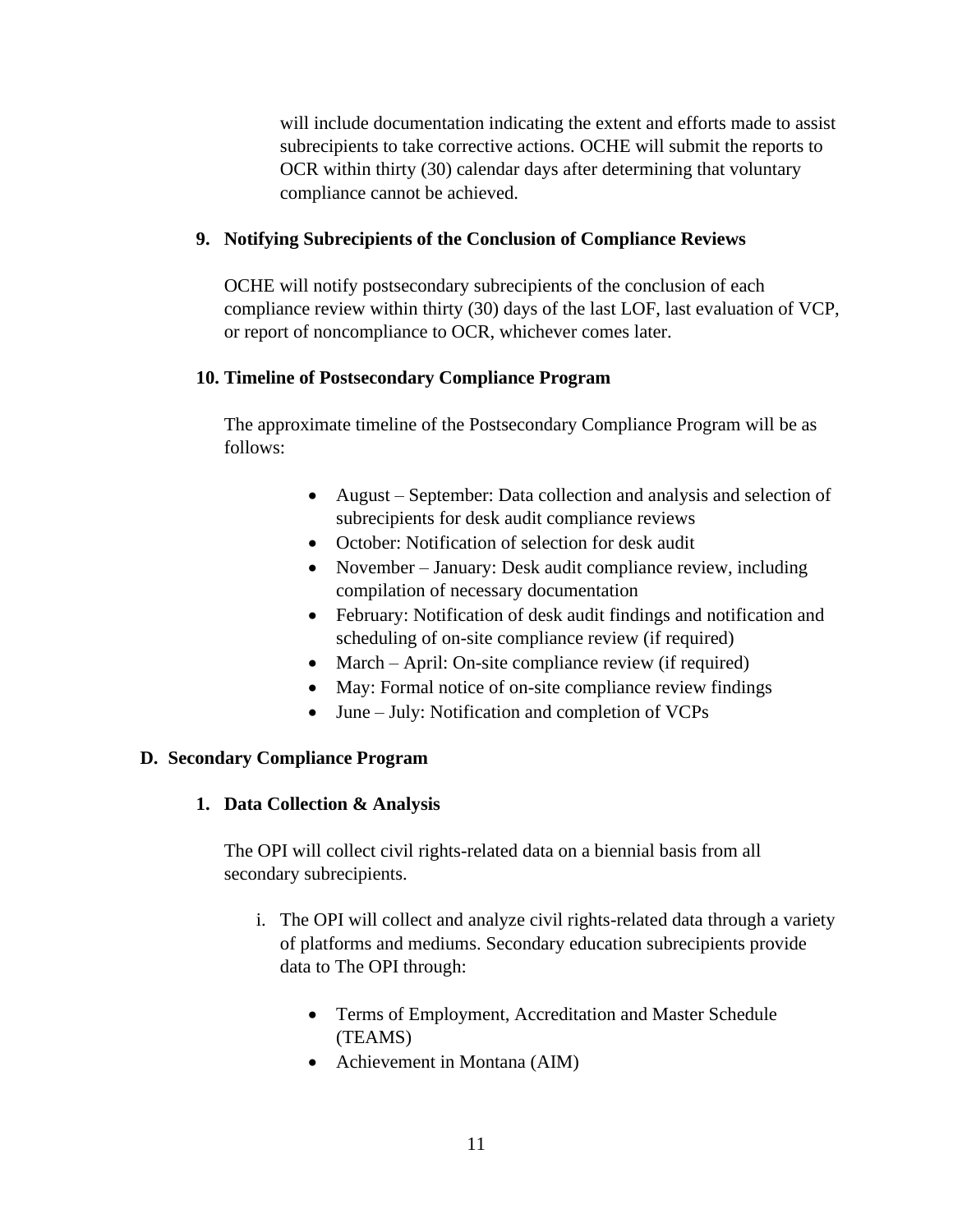- ii. The secondary subrecipients' civil rights-related data collected by the OPI will include:
	- Time since last visit
	- Number of CTE Programs
	- Enrollment by sex
	- Enrollment by disability
	- Enrollment by race
	- Geographic location
	- Past and scheduled Perkins V monitoring
- iii. The OPI will use the data collected to determine a subrecipient universe.
	- Subrecipients will be broken out by individual school, **not** the school's local education agency or district.
	- Each subrecipient in Montana is categorized in one of four class sizes based on total enrollment: AA (largest), A, B, C (smallest).
	- Each class size will receive a minimum of one review each biennium from the OPI MOA team.

# **2. Selection of Subrecipients for Compliance Reviews**

The OPI MOA team will coordinate efforts with Perkins V state monitoring conducted by OPI CTE Division Specialists to better align overall monitoring of CTE programs for secondary subrecipients and lessen the burden on subrecipients in Montana.

- i. The OPI will select a minimum of two subrecipients for review each year.
	- The OPI will select a minimum of one subrecipient from each class size (AA, A, B, C) for review each biennium.
	- The OPI may select more subrecipients for review, if needed.
- ii. The OPI will use the following selection criteria to develop a ranked list of secondary subrecipients to select for compliance reviews:
	- Time since last visit
	- Number of CTE programs
	- Total male enrollment vs. % of males in CTE programs
	- Total female enrollment vs. % of females in CTE programs
	- Total disability enrollment vs. % of disability in CTE programs
	- Total enrollment by race vs. % of race in CTE programs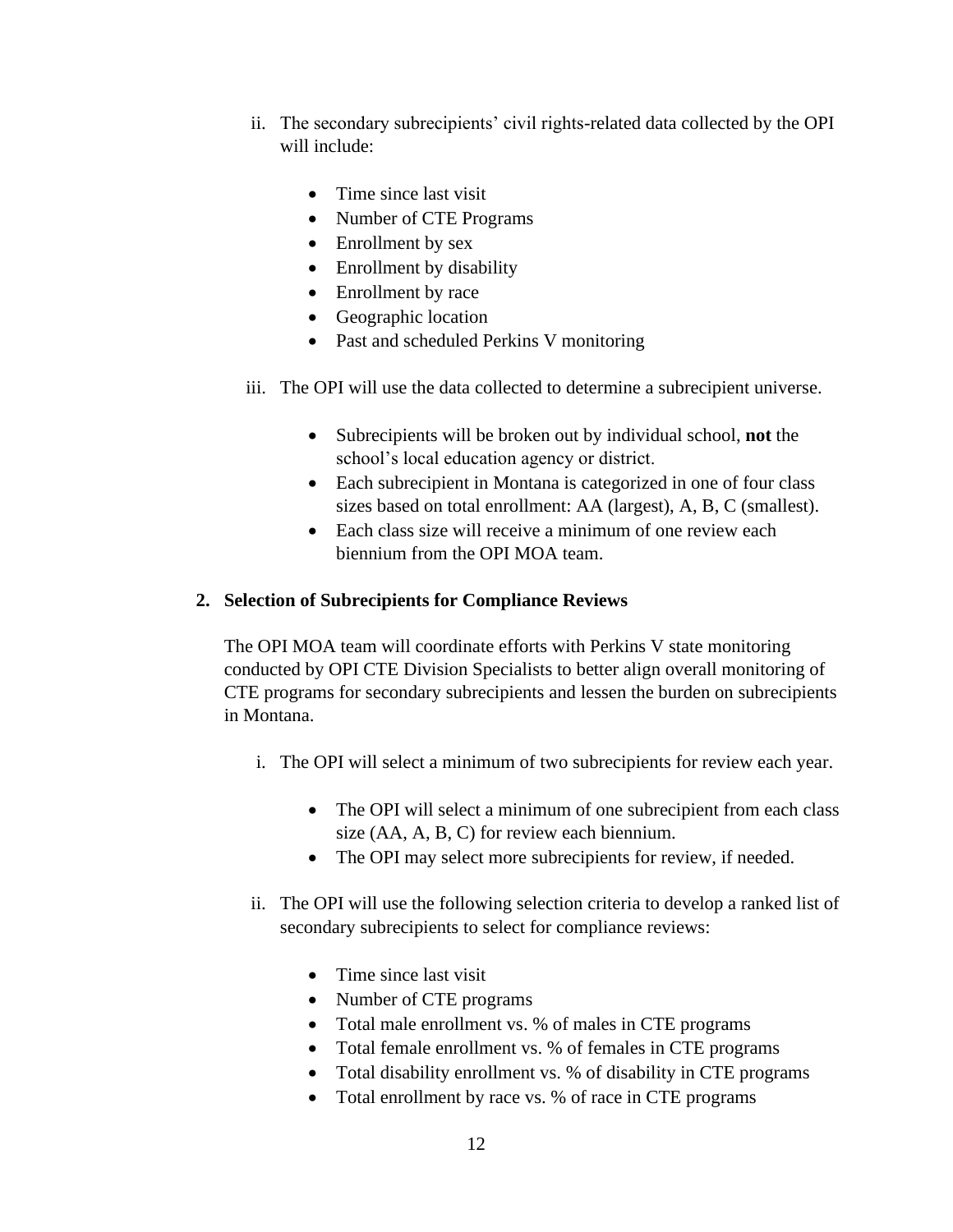- iii. The OPI MOA team will coordinate with the OPI's CTE Division Specialists to utilize the following additional criteria for selecting secondary subrecipients for compliance reviews:
	- Geographic location
	- Date of last Perkins V monitoring
	- Date of future Perkins V monitoring to be conducted

# **3. Notifying Subrecipients of Compliance Reviews**

The OPI will notify via e-mail and phone call all secondary subrecipients selected to receive compliance review. The notification will include:

- An explanation of the reason and authority for the review
- A description of the process of the review
- A timeframe for the review
- A request for materials to submit for the review

# **4. Conducting Compliance Reviews**

- i. Staff from the OPI will review all issue areas of secondary subrecipients selected for compliance reviews.
- ii. The OPI will implement a variety of techniques for each review. The methods used for each review may vary based on geographic location, weather conditions, staff, and resources of subrecipients, number of interviews, and other external circumstances. The techniques used for reviews may include but are not limited to:
	- Facility reviews
	- Desktop reviews
	- In-person interviews
	- Phone or digital interviews
	- Policy and document review
	- Website review
	- Data analysis
	- Surveys

# **5. Notification of Compliance Review Findings**

Secondary subrecipients selected for compliance reviews will receive a Letter of Findings (LOF) within sixty (60) days of completion of the review. The LOF will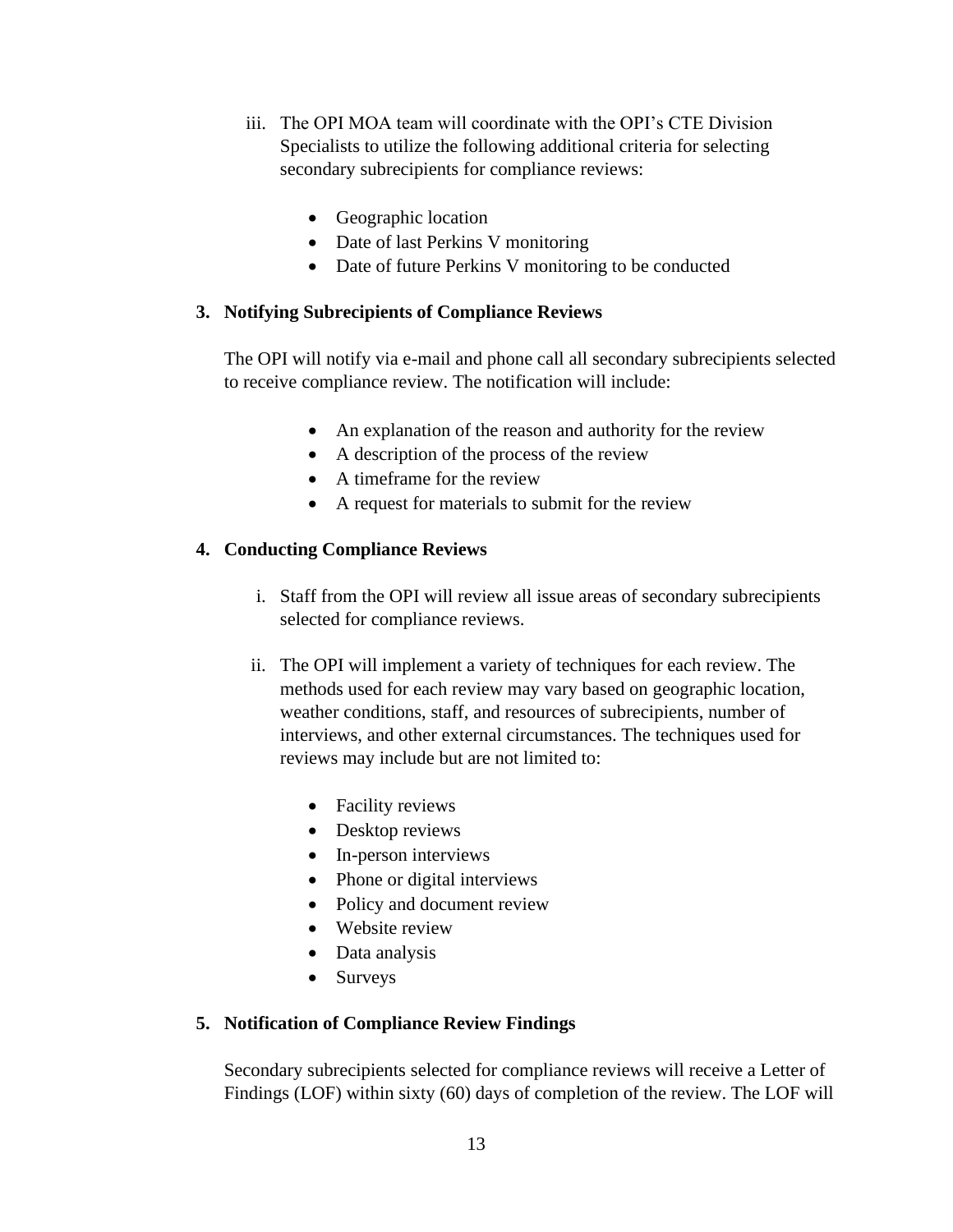include the results of the review and notify subrecipients of any necessary further action or recommendations.

#### **6. Voluntary Corrective Actions**

The OPI requires secondary subrecipients found to be in noncompliance to submit a Voluntary Compliance Plan (VCP) to remedy issues and gain compliance with nondiscrimination laws. As part of the MOA Compliance Program, the OPI will provide technical assistance to subrecipients to facilitate compliance

i. Components and Timeframe of the VCP

Subrecipients found to be in noncompliance must prepare and submit a VCP to the OPI within forty (40) days of receipt of the LOF from the OPI detailing how the subrecipient will address the findings and recommendations contained in the LOF. After submitting the VCP, subrecipients will have twenty (20) days to negotiate the details and timeline of the VCP with the OPI.

ii. Monitoring Process

After negotiation, the VCP will take effect and the OPI will keep in communication (electronic, in-person, or other methods of communication) with the subrecipient to evaluate whether the subrecipient addresses the findings and recommendations in the LOF and gains compliance with nondiscrimination laws.

iii. Notification to Office of Civil Rights

The OPI will report to OCHE findings for secondary subrecipients that fail to take corrective actions to remedy issues of noncompliance found during compliance reviews. OCHE will report the findings to the Office of Civil Rights (OCR). The reports will include documentation indicating the extent and efforts made to assist subrecipients to take corrective actions. OCHE will submit the reports to OCR within thirty (30) calendar days after determining that voluntary compliance was not achieved.

#### **7. Notifying Subrecipients of the Conclusion of Compliance Reviews**

The OPI will notify secondary subrecipients of the conclusion of each compliance review within thirty (30) days of the last evaluation of VCP or report of noncompliance to OCR, whichever comes later.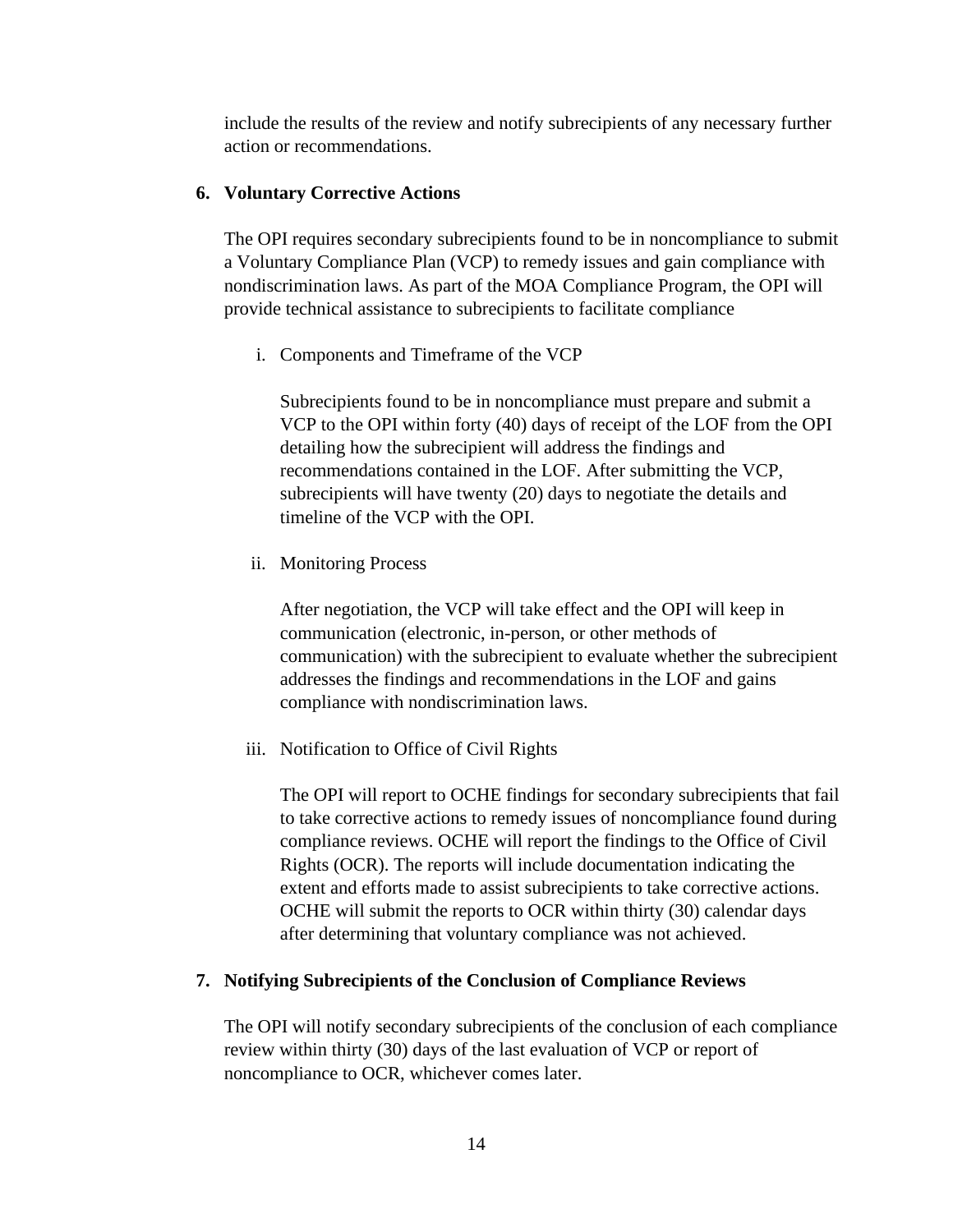#### **8. Timeline of Secondary Compliance Program**

The approximate timeline of the Secondary Compliance Program will be as follows:

- June August: Data collection and analysis and selection of subrecipients for compliance reviews
- September-November: Notification of selection for compliance review
- October March: Compilation of necessary documentation
- October April: Conduct compliance review
- Notification of desk or on-site compliance review findings to follow review
- Submission and completion of VCPs to follow submission of LOFs and VCP negotiations

# **III. TECHNICAL ASSISTANCE**

This section describes Montana's plan to conduct outreach to subrecipients, offer technical assistance, and let subrecipients request technical assistance to improve access to CTE programs and help prevent, identify, and remedy unlawful discrimination.

# **A. Technical Assistance Objectives**

- i. To assist subrecipients to comply with issues identified in compliance reviews
- ii. To assist subrecipients to comply with federal nondiscrimination laws
- iii. To assist subrecipients through the procurement of other materials which are deemed necessary for compliance
- iv. To assist subrecipients through the identification of available funds to support equity activities
- v. To assist subrecipients in understanding the mandates of equity legislation

# **B. Notifying Subrecipients of the Availability of Technical Assistance**

- i. The availability of technical assistance will be publicized but not limited to the following:
	- At the time of desk audit compliance review notification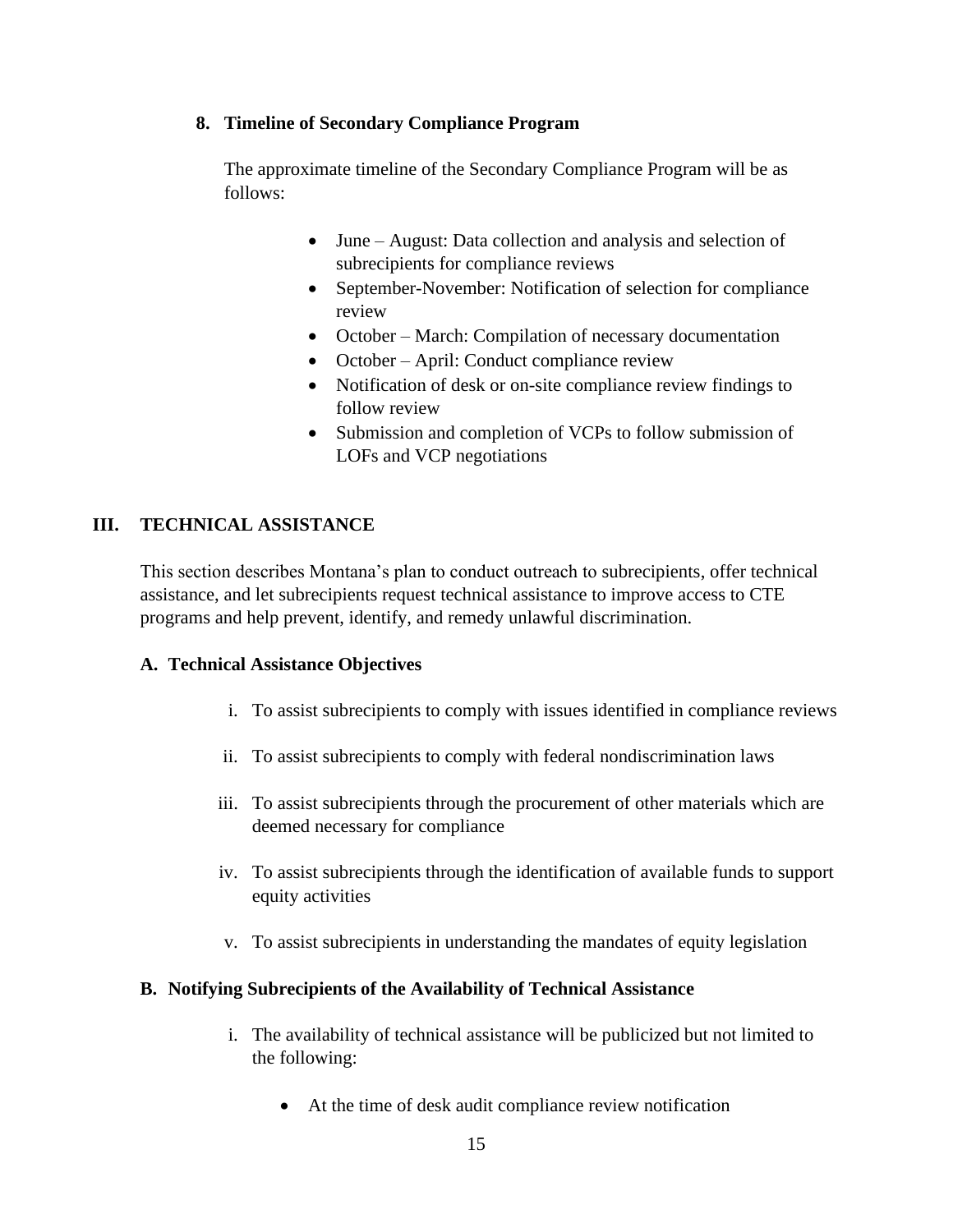- At the time of on-site compliance review notification
- During desk audit compliance review
- During on-site compliance review
- In the Letter of Findings (LOF)
- During the development of the Voluntary Compliance Plan (VCP)
- In e-mails to all subrecipients
- In each grant notification delivered to all subrecipients receiving federal funds through Perkins V

#### **C. Types and Frequency of Technical Assistance**

The MOA Compliance Program will offer the following types of technical assistance to subrecipients:

- i. Responses to e-mail, phone, and written inquiries (on demand)
- ii. On-site consultations (by request)
- iii. Off-site consultations via remote technology (by request)
- iv. E-mails identifying technical assistance resources (per resource availability)
- v. Webinars (per resource availability)

#### **D. Technical Assistance Personnel**

The staff from OCHE and the OPI that perform compliance review activities will also carry out technical assistance for subrecipients.

- i. The OCHE MOA Coordinator and CTE team will provide technical assistance to postsecondary subrecipients.
- ii. The OPI MOA Coordinator, OPI MOA team, and OPI CTE Division Specialists will provide technical assistance to secondary subrecipients.
- iii. OCHE and the OPI will coordinate to provide regular, proactive technical assistance for all secondary and postsecondary subrecipients through e-mails and via training and webinars.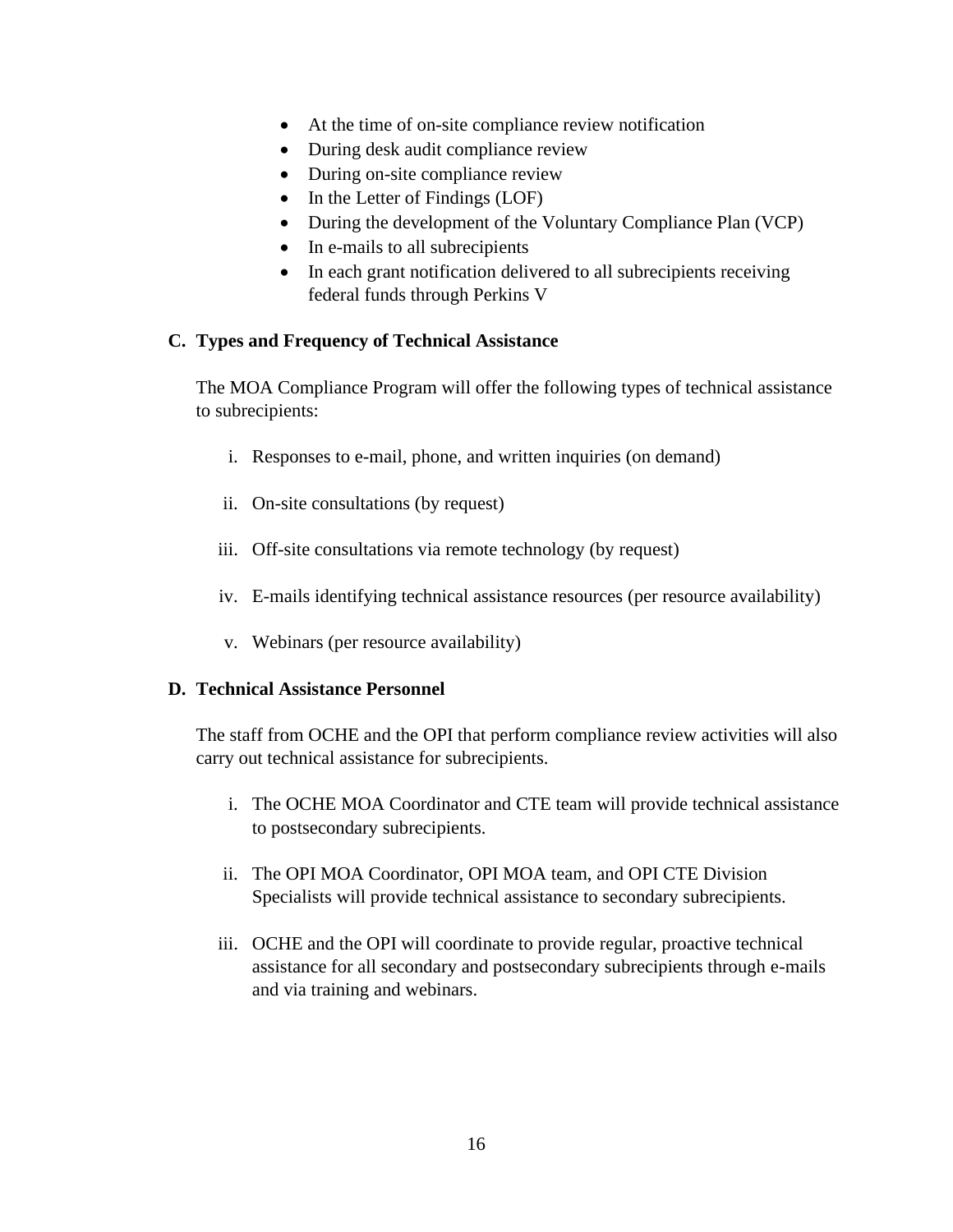# **AUTHORITY AND SIGNATURE**

The following OCHE personnel approve Montana's Methods of Administration State Plan:

Commissioner of Higher Education Office of the Commissioner of Higher Education Montana University System 560 N Park Ave Helena, MT 59601

 $\frac{6}{22}/2020$ 

State CTE Director

Office of the Commissioner of Higher Education Montana University System 560 N Park Ave Helena, MT 59601

 $\mathcal{F}^{\mathcal{F}}$  .

6/22/2020

Date

 $\bar{\zeta}$